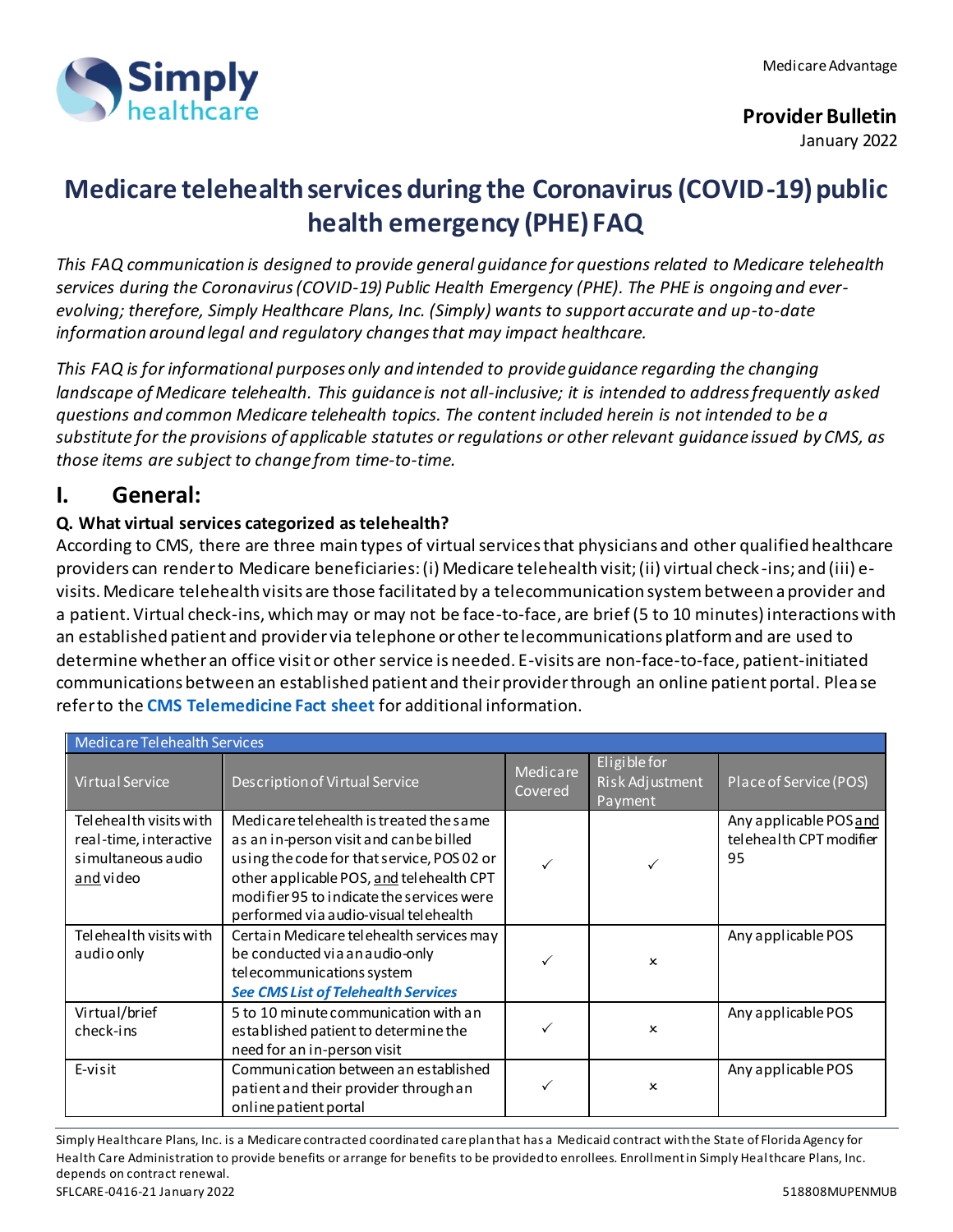### **Q. According to CMS, what types of services may be offered via telehealth?**

As a result of the COVID-19 public health emergency (PHE), the Centers for Medicare & Medicaid Services (CMS) has expanded the types of services that may be offered via telehealth. A complete list of Medicare telehealth services payable under the Medicare *Physician Fee Schedule* can be found here: **<https://www.cms.gov/Medicare/Medicare-General-Information/Telehealth/Telehealth-Codes>**.

#### **Q. Who may perform telehealth services?**

In accordance with the Social Security Act and CMS guidance healthcare professionals such as physicians, nurse practitioners, physician assistants, certified registered nurse anesthetists, certified nurse -midwives, clinical social workers, clinical psychologists, and registered dietitians may perform and bill for acceptable telehealth services within their scope of practice and consistent with federal and state requirements. For more information please view the **[Social Security Act](https://www.ssa.gov/OP_Home/ssact/title18/1842.htm)** and the **[CMS List of Telehealth Services](https://www.cms.gov/Medicare/Medicare-General-Information/Telehealth/Telehealth-Codes)**.

#### **Q. Can telehealth services be rendered using FaceTime?**

Yes. CMS has eased some *Health Insurance Portability and Accountability Act* Privacy rules and currently permits the use of telecommunications systems that have audio and video capabilities that allow for simultaneous real-time, interactive communication between a healthcare provider and a patient. During the COVID-19 PHE, the Department of Health & Human Services (HHS) has waived penalties for *HIPAA* violations, allowing healthcare providers to serve patients using communications technologies, like FaceTime or Skype when used in good faith. The Department of Health & Human Services (HHS) addresses telehealth remote communications in the **[OCR Announces Notification of Enforcement Discretion for Telehealth Remote](https://www.hhs.gov/about/news/2020/03/17/ocr-announces-notification-of-enforcement-discretion-for-telehealth-remote-communications-during-the-covid-19.html)  [Communications during the COVID-19 Nationwide Public Health Emergency, March 17, 2020](https://www.hhs.gov/about/news/2020/03/17/ocr-announces-notification-of-enforcement-discretion-for-telehealth-remote-communications-during-the-covid-19.html)**.

#### **Q. Can any of the services on the Medicare telehealth list be furnished and billed when rendered using audio-only technology, such as a telephone?**

Currently, and throughout the duration of the PHE, eligible providers may furnish certain limited services using audio-only technology. These services are included on the **[Medicare telehealth list](https://www.cms.gov/Medicare/Medicare-General-Information/Telehealth/Telehealth-Codes)**. Unless this list indicates that a service is acceptable for delivery through audio-only interaction, the Medicare telehealth service must be furnished simultaneously using, at a minimum, an interactive audio and video telecommunications system that permits real-time communication between the provider and patient.

Telephonic-only (in other words, telephone) evaluation and management (E/M) service provided by a physician or other qualified healthcare professional to an established patient, parent, or guardian (not originating from a related E/M services provided within the last seven days nor leading to an E/M service or procedure within the next 24 hours) should be billed with 99441-99443.

# **Q. Is occupational therapy considered a covered Medicare telehealth service?**

Historically, therapy services, such as occupational therapy, have not been included on the list of approved Medicare telehealth services. However, in light of the public health emergency (PHE) associated with the COVID-19 pandemic, CMS offered additional clarification in the interim final rule and **[March 17, 2020](https://www.cms.gov/newsroom/fact-sheets/medicare-telemedicine-health-care-provider-fact-sheet)  [Medicare Provider FAQ.](https://www.cms.gov/newsroom/fact-sheets/medicare-telemedicine-health-care-provider-fact-sheet)** There, CMS acknowledged the need to mitigate exposure risks during the PHE by adding therapy services to the telehealth list as of March 1. Importantly, only eligible healthcare providers may render such services.

While practitioners such as physical therapists, occupational therapists, and speech-language pathologists are not among those identified under section 1842(b)(18)(C) of the **[Social Security Act](https://www.ssa.gov/OP_Home/ssact/title18/1842.htm)** as eligible to furnish and bill for Medicare telehealth services, such providers are permitted to offer virtual check-ins (G2010 and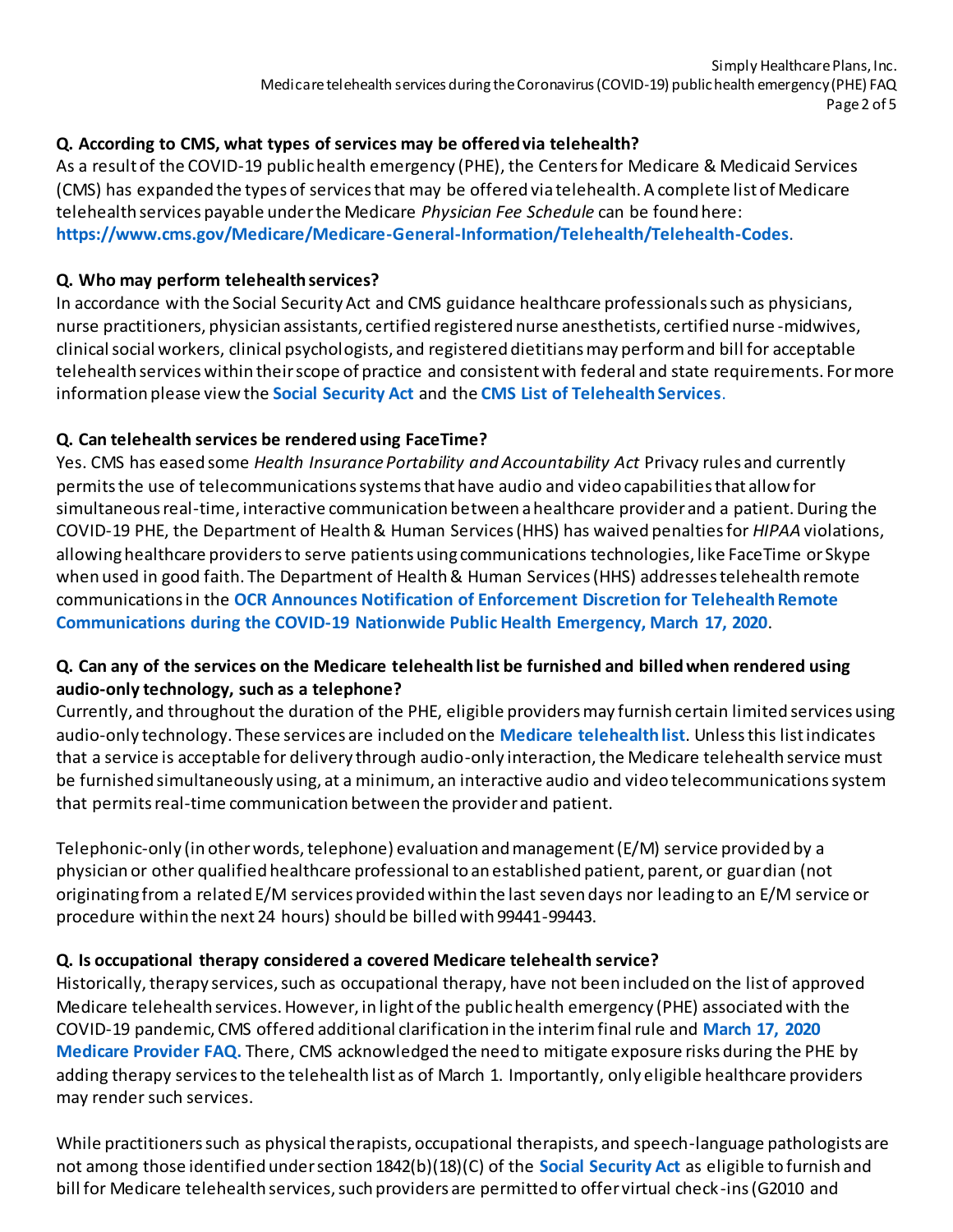G2012) and remote evaluations (in other words, e-visits (G2061-G2063)), and telephone E/M services (98966- 98968), where appropriate.

# **Q. Does a healthcare provider have to be licensed in the state in which the patient is located at the time of service?**

As a result of the COVID-19 PHE, many states have relaxed licensing requirements to support continuity of care and prevent impediments to accessing care during these unprecedented times. Further, on March 13, 2020, pursuant to the 1135-based waivers, CMS temporarily waived requirements that out-of-state healthcare providers must be licensed in the state in which they are providing services as well as the state in which they practice. More specifically, CMS will waive this licensing requirement when the following criteria is met: (i) provider is enrolled in the Medicare program; (ii) provider has a valid license to practice in the state associated with their Medicare enrollment; (iii) state in which provider is practicing – in addition to that associated with their Medicare enrollment – is affected by the COVID-19 PHE; and (iv) provider is not affirmatively barred from practice in the state in which they seek to render services or any other state that is part of the 1135 emergency area. Therefore, if the above criteria is met, providers may practice in states other than that in which they are licensed to practice if the state in which the provider wishes to practice via telehealth has – like CMS – waived its licensure requirements. Because licensure and scope of practice laws vary from state to state, it is important to check the [applicable state-specific requirements](https://www.cchpca.org/covid-19-related-state-actions) and a member's benefit agreement. For additional information on the 1135 Waiver, please consult the **[Waiver or Modification of Requirements](https://www.phe.gov/emergency/news/healthactions/section1135/Pages/covid19-13March20.aspx)  [under Section 1135 of the Social Security Act](https://www.phe.gov/emergency/news/healthactions/section1135/Pages/covid19-13March20.aspx)** from the US Department of Health and Human Services.

# **II. Billing and Documentation Guidance:**

# **Q. What place of service (POS) code should be used for telehealth services rendered during the PHE?**

To report telehealth E/M services to Simply for an audio and video encounter, the applicable E/M CPT code, CPT Telehealth modifier 95, and any applicable POS should be used. During the PHE for the COVID-19 pandemic, CMS has instructed healthcare providers who render and bill for Medicare telehealth services to report the POS code that would have been reported had the service been conducted in person. However, providers may also use the general telehealth POS code 02.

Importantly, CPT Telehealth modifier 95 must be used to indicate the encounter as an audio and video, realtime, interactive interaction between a provider and a patient.

# **Q. Is the originating site restriction still in place for Medicare telehealth visits?**

No. Under section 1834(m)(4)(C) of the *Social Security Act*, Medicare telehealth visits must meet strict originating site requirements (both geographic and site of service restrictions). Statutory originating sites include locations such as physician or practitioner office, hospital, skilled nursing facility, among other healthcare facilities. However, in the interim final rule, CMS lifted these restrictions for services starting March 6, 2020 and for the duration of the COVID-19 PHE. There, CMS authorized qualified healthcare providers to render telehealth services to patients wherever they are located, including the patient's home.

# **Q. Are there specific documentation requirements for telehealth services during the PHE?**

Healthcare providers should document services furnished via telehealth the same way a face-to-face encounter would be documented, except for the elements that require the presence of the patient, in other words, physical examination. Additionally, providers should document that the service was rendered via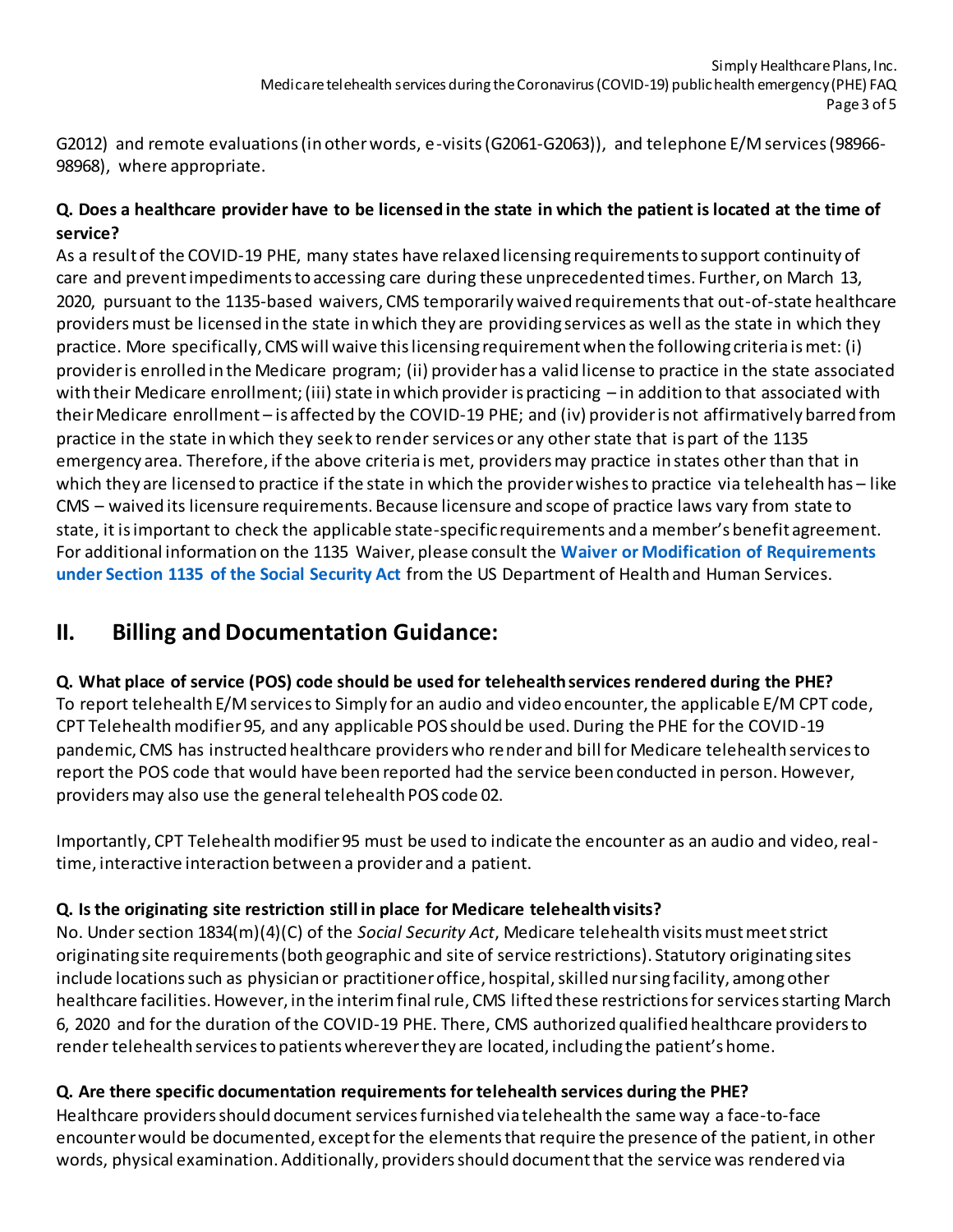telehealth to accurately and completely reflect details of the encounter. *See above regarding Q&A as to coding guidance, for example, E/M, POS, and CPT Telehealth modifier.* 

# **Q. Can an annual wellness visit (AWV) be conducted and billed for when rendered via telehealth even when vitals cannot be captured?**

Yes. As of April 30, 2020, CMS expanded the list of acceptable Medicare telehealth services to include the AWV (G0438, Initial AWV and G0439, Subsequent AWV). Though several of the required elements of an AWV look and feel the same when completed via telehealth, some, like recording a patient's vitals, necessitate adaptation. Healthcare providers should continue to accurately and completely document all information they are able to collect during a telehealth encounter. Therefore, the provider can ask the patient if they have the ability to measure their height, weight, temperature, blood pressure, and/or heart rate. If so, the patient may be able to do so during the telehealth encounter. Alternatively, the patient may be able to self-report such information; self-reported information should be documented as such.

However, if vitals are cannot be captured during a telehealth AWV, an AWV may still be conducted and billed for when rendered in accordance with state and federal guidelines. In the **[interim final rule](https://www.cms.gov/files/document/covid-final-ifc.pdf)**, CMS provided additional flexibility to providers during the COVID-19 PHE: on an interim basis, CMS removed requirements regarding documentation of history and/or physical exam in the medical record for office/outpatient evaluation and management (E/M) encounters provided via telehealth.

# **III. Medicare Risk Adjustment (MRA or "risk adjustment"):**

# **Q. Is a diagnosis code reportable for risk adjustment purposes if documented by a provider based on a telehealth encounter?**

CMS, as of its April 10, 2020 Memo, and as confirmed in its updated January 15, 2021 Memo, authorizes Medicare Advantage organizations (MAOs) to submit diagnoses for risk adjustment from telehealth encounters, only when those encounters meet all criteria for risk adjustment data submission. More specifically, diagnoses submitted for risk adjustment purposes from a telehealth encounter must meet the following requirements:

- Encounter must be face-to-face, using interactive audio telecommunication **simultaneously with** video telecommunication to permit real-time communication between the provider and the patient;
- Provider must use CPT Telehealth modifier *95*;
- Services rendered must be those which are allowable by CMS, included within the Simply plan benefit package, and clinically appropriate to furnish via a face-to-face telehealth encounter;
- Provider must be an **[acceptable physician specialty/provider type](https://www.csscoperations.com/internet/csscw3_files.nsf/F/CSSCAcceptable%20Physician%20Specialty%20Types%20PY2020.pdf/$FILE/Acceptable%20Physician%20Specialty%20Types%20PY2020.pdf)**, for example, physician (MD or DO), physician assistant (PA), or nurse practitioner (NP); and
- Encounter must meet all other criteria for risk adjustment eligibility, which include, but are not limited to, being from an allowable inpatient, outpatient, or professional service.

# **Q. How can the risk adjustment face-to-face requirement be met for services rendered via telehealth?**

As a result of the COVID-19 PHE, CMS expanded the definition of *face-to-face*with regard to risk adjustment data submission criteria. Formerly, this requirement was met only when an in-person encounter between a patient and an acceptable provider type/physician specialty occurred. Under its April 10, 2020, guidance, CMS authorized satisfaction of this required element in a virtual setting via telehealth: to meet the risk adjustment face-to-face requirement for telehealth encounters, CMS requires the provider to simultaneously use an